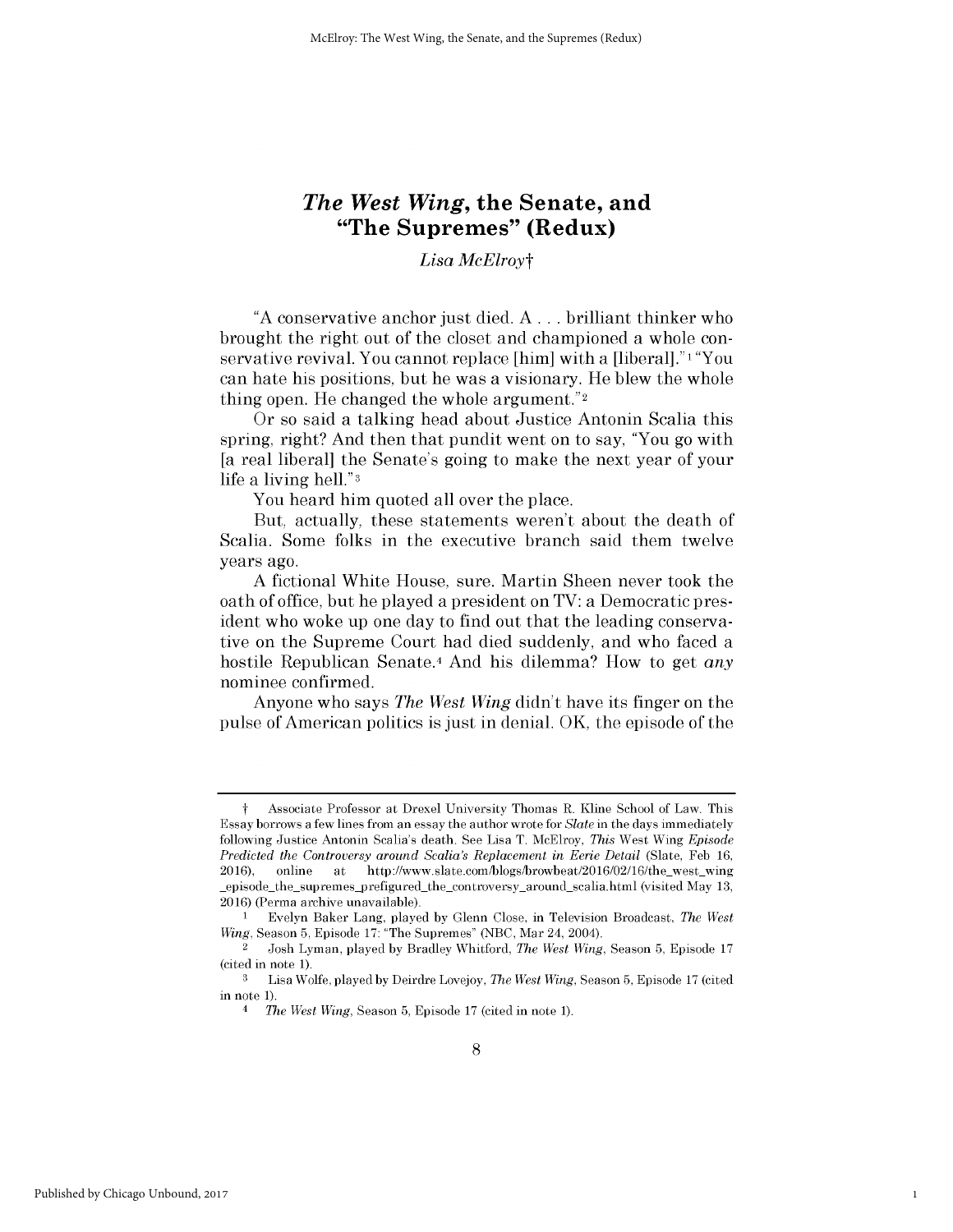**2016** *Physical definition of the Supremes" (Redux)* **<b>9** 

show titled "The Supremes" aired twelve years prematurely, but the writers knew what they were talking about.5

Now, you're probably saying, the nice thing about a fictional president is that the writers could make him do anything they wanted. They could manipulate the chair of the Judiciary Committee, too. And they could create a world in which, yes, the White House could give the conservative members of the Committee the right to nominate one of their own to the empty associate justice seat in exchange for the president's nomination of a liberal to **fill** a soon-to-be-vacated chief justice position.

**A** "swap adeedoo."6 It worked on television, but it just isn't going to wash in real-life **2016,** even though the real-life situation President Barack Obama faces was played out—to the satisfaction of all—in the halls of President Jed Bartlet's White House in 2004.

But **if** a swapadeedoo isn't the answer to Obama's current problem-a deceased conservative visionary of an associate **jus**tice, coupled with the **"I** can almost taste it" potential to change the ideological balance on the Court-what is?

Because a year or more-and don't **kid** yourself, it will be more if no compromise is reached<sup>7</sup>—is a very long time in the tiny bubble of the world that is the Supreme Court. **A** year with no justice in that seat means a year in which justice may be denied, not only to Supreme Court litigants, but to all others in similar situations.8 A year with only eight justices on the Court removes an important voice from deliberations, from oral arguments, from seemingly casual but perhaps important hallway or lunchtime

**<sup>5</sup>** One pretty amazing thing about the episode was that the writer, Debora Cahn, did not know anything about the Supreme Court or constitutional jurisprudence before beginning her research to write it. Some of the dialogue is remarkable, worthy of a Constitutional Law professor. **See** *Commentary by Alex Graves, Jessica Yu, and Debora Cahn on "The Supremes,"* included in *The West Wing: The Complete Series* (Warner Brothers Entertainment, 2006).<br>  $6 \t{\text{Cobv Ziooler}}$ 

**<sup>6</sup>**Toby Ziegler, played **by** Richard **Schiff,** *The West Wing,* Season **5,** Episode **17** (cited in note **1).**

**<sup>7</sup>** According to Senate Republicans, the solution to the empty seat on the Supreme Court bench is to wait a year and allow the next president to make the nomination. But, in addition to the issue of leaving a seat open for over a year, that approach sets the executive branch up for a very slippery slope. Should the president refrain from appointing lower court judges? Declaring war? Pardoning felons?

**<sup>8</sup>**Adam Liptak, *Scalia's Absence Is Likely to Alter Court's Major Decisions This Term* (NY Times, **Feb** 14, 2016), available at http://www.nytimes.com/2016/02/15/us /politics/antonin-scalias-absence-likely-to-alter-courts-major-decisions-this-term.html (visited June **8, 2016)** (Perma archive unavailable).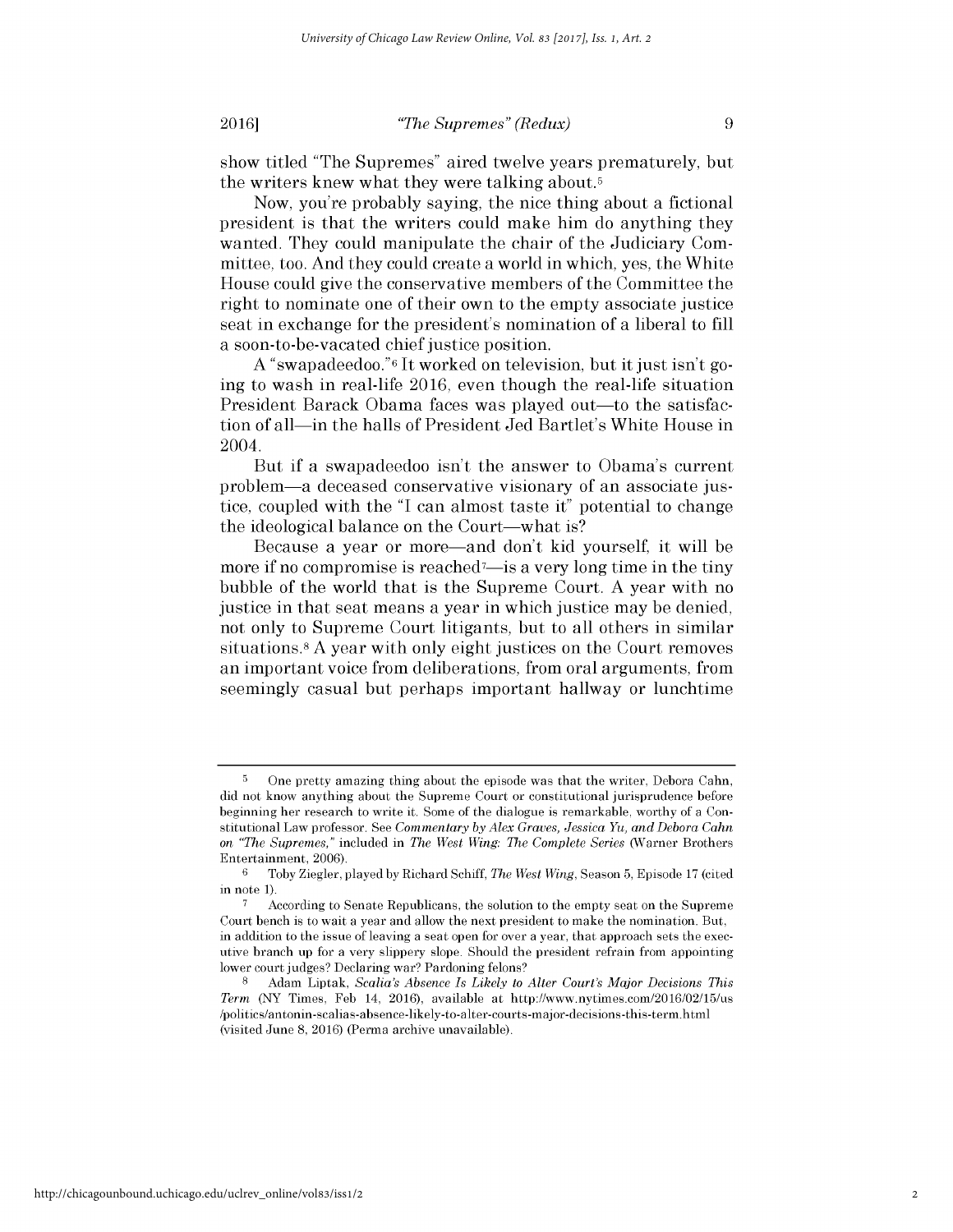#### **10** *The University of Chicago Law Review Online* **[83:8**

conversations.9 **A** year with no justice in that seat sets a precedent for leaving seats open that could make future nominations even more difficult. After all, **if** we could do it with eight, why not with seven? Do we really need all those folks in black robes?

**A** year with no appointment puts us into a constitutional cri*sis,* in which both sides argue over power versus duty versus rights.

Instead of holding a stand off, Obama's West Wing and the Senate should be looking for ways to save face while getting Judge Merrick Garland-or someone else, **if** he's not the right guy-confirmed. Chief of Staff Leo McGarry said it first: "First one to find me a Supreme Court justice gets a free corned beef sandwich." **<sup>10</sup>**

**<sup>10</sup>**Leo McGarry, played **by** John Spencer, in *The West Wing,* Season **5,** Episode **17** (cited in note **1).**

3

**<sup>9</sup>** We know that the justices take seriously the voice of each member of the conference. For example, in their weekly or semiweekly conferences, the justices take turns speaking about a case; no justice speaks twice before each has spoken once. **See** Melissa Harris, *Justice Elena Kagan Gives an Inside Look at the U.S. Supreme Court* (Chicago Tribune, **Feb 3, 2015),** archived at http://perma.cc/Q3H8-T32N. The literature on judicial decisionmaking examines in depth the effect of group dynamics, as well as the influence of each voice in an established group. **See** generally, for example, William M. Landes and Richard **A.** Posner, *Rational Judicial Behavior: A Statistical Study,* 1 **J** Legal Analysis **775 (2009).** Oral arguments, **it** is often said, are more of an opportunity for the justices to have a conversation-that is, signal their views-with each other rather than for a real examination of the issues with an advocate. **See** Timothy R. Johnson, Ryan **C.** Black, and Justin Wedeking, *Pardon the Interruption: An Empirical Analysis of Supreme Court Justices'Behavior during Oral Arguments,* **55** Loyola L Rev **331, 350 (2009).** And the hallway and mealtime conversations? There is no empirical method for looking at their importance, but common sense tells us that they must matter among colleagues who have worked together for so many years, often decades.

**Of** course, there are easily visible and officially tabulated consequences of an eight-Justice Supreme Court. Take, for example, the eventual outcome of *Friedrichs v California Teachers Association,* **136 S** Ct **1083** (2016). In the days immediately following the oral argument in the case, Supreme Court observers called the case for the petitioner, saying it would **be** a disaster for unions. But after the death of Scalia, these same observers were quick to note that the petitioner had **likely** just lost his fifth vote-and they were right. Compare Adam Liptak, *Supreme Court Seems Poised to Deal Unions aMajor Setback* (NY Times, Jan **11,** 2016), online at http://www.nytimes.com/2016/01/12/us/politics/at -supreme-court-public-unions-face-possible-major-setback.html (visited June **16,** 2016) (Perma archive unavailable), with Adam Liptak, *Scalia's Absence Is Likely to Alter Court's Major Decisions This Term* (NY Times, **Feb** 14, 2016), available at http://www .nytimes.com/20 16/02/15/us/politics/antonin-scalias-absence-likely-to-alter-courts -major-decisions-this-term.html (visited June **8,** 2016) (Perma archive unavailable). On March **29, 2016,** the Supreme Court affirmed the Ninth Circuit with a 4-4 vote. The union—and perhaps many others, at least in the Ninth Circuit—won by default—almost certainly because of one vote, taken weeks before in the justices' conference, that could no longer **be** counted. Adam Liptak, *Victory for Unions as Supreme Court, Scalia Gone, Ties 4-4* (NY Times, March **29,** 2016), available at http://www.nytimes.com/2016/03/30/us /politics/friedrichs-v-california-teachers-association-union-fees-supreme-court-ruling .html (visited June **8,** 2016) (Perma archive unavailable).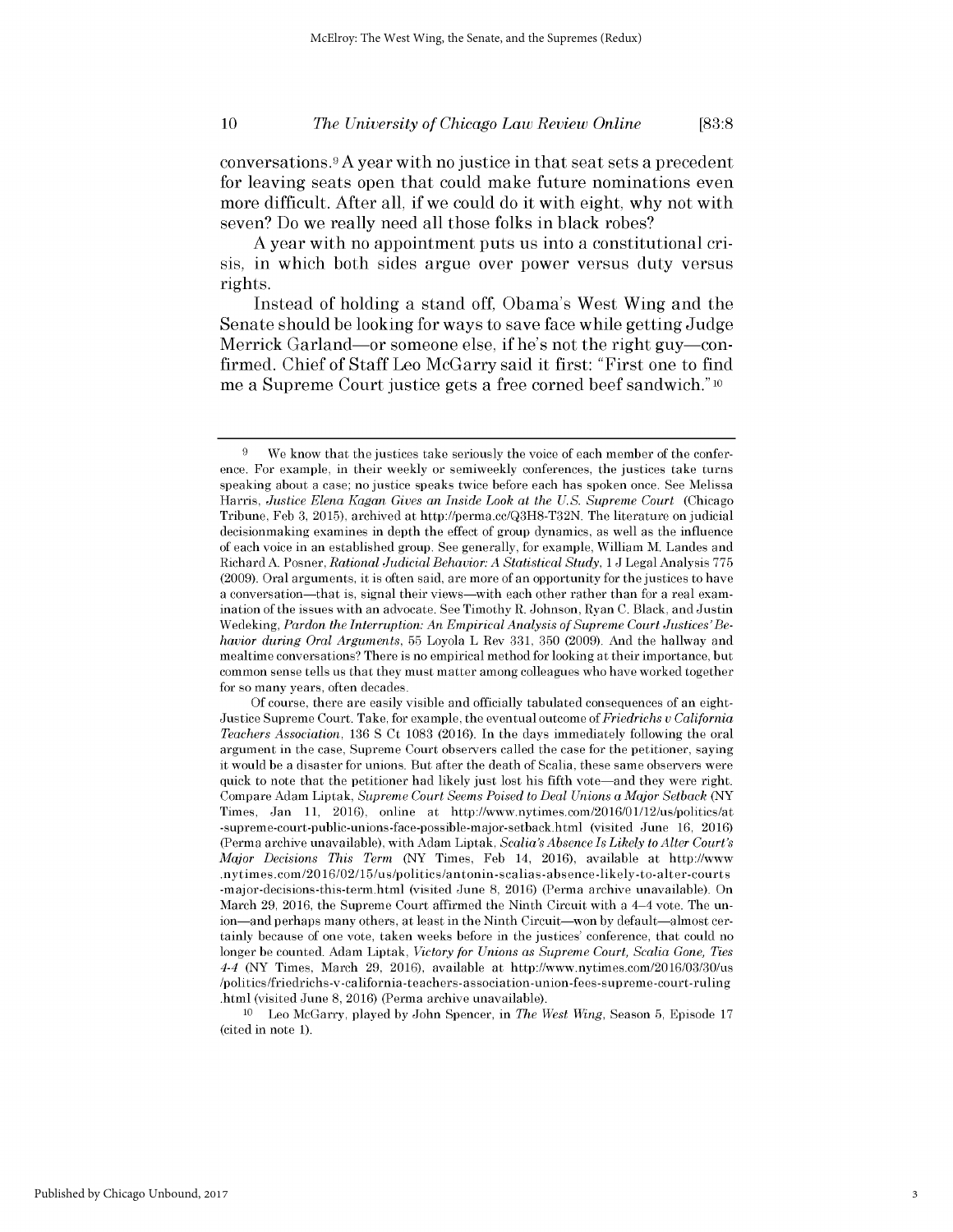#### **2016** *PHODER Supremes" (Redux)* **11**

This Essay will **discuss** some choices for Obama-or the next President, **if** faced with the same Senate stand off. How can he sit down with his chief of staff and actually come up with a Reuben slathered in Thousand Island dressing (in other words, a confirmable nominee)? Should he accept the conventional wisdom that all Supreme Court nominees, as the conservative judge character in the episode suggests, will be "[moderates] from here on in"?ii Or does the standoff seesaw the current Democratic trend to nominate moderates in the opposite direction-because **if** a president can't get a moderate confirmed, perhaps he should ditch the whole moderate thing and go for broke?

### **I.** THE **CONVENTIONAL** WISDOM: **NOMINATE A** MODERATE

President Bartlet: There are 4,000 protestors outside this building worried about who's going to land in that seat. We can't afford to alienate all of them.

Christopher Mulready: We all have our roles to play, sir. Yours is to nominate someone who doesn't alienate people.<sup>12</sup>

Early on, before February turned into March (and, oh, yes, March came in like a lion, but it **did** not leave like a lamb), many proposed that President Obama nominate a mutually acceptable moderate, an independent thinker who would bridge the ideological gap. <sup>13</sup>The White House must seek a palliative answer, one that makes both sides feel like they've won some major point, conventional wisdom said.

But—as we've seen with the nomination of Judge Garland that solution requires the two sides to agree on just what qualifies as moderate thinking. It forces the debate to focus on ideology rather than on judicial philosophy and temperament. It requires both parties to acknowledge that, yes, the Supreme Court is a political institution, and yes, nominating someone to a Supreme Court seat is possibly the greatest legacy a president may have. In the words of Bartlet, "Filling another seat on the Court may be the only lasting thing **I** do in this office." <sup>14</sup>

**<sup>11</sup>**Judge Christopher Mulready, played **by** William Fitchner, *The West Wing,* Season **5,** Episode **17** (cited in note **1).**

<sup>&</sup>lt;sup>12</sup> Bartlet, played by Sheen, and Mulready, played by Fitchner, in *The West Wing*, Season **5,** Episode **17** (cited in note **1).**

**<sup>13</sup>** Jonathan Martin and Patrick Healy, *Obama's Options for a Supreme Court Nominee, and the Potential Fallout* (NY Times, **Feb 16,** 2016), archived at http://perma.cc/X4C8-H4QX.

<sup>14</sup>Bartlet, played **by** Sheen, *The West Wing,* Season **5,** Episode **17** (cited in note **1).**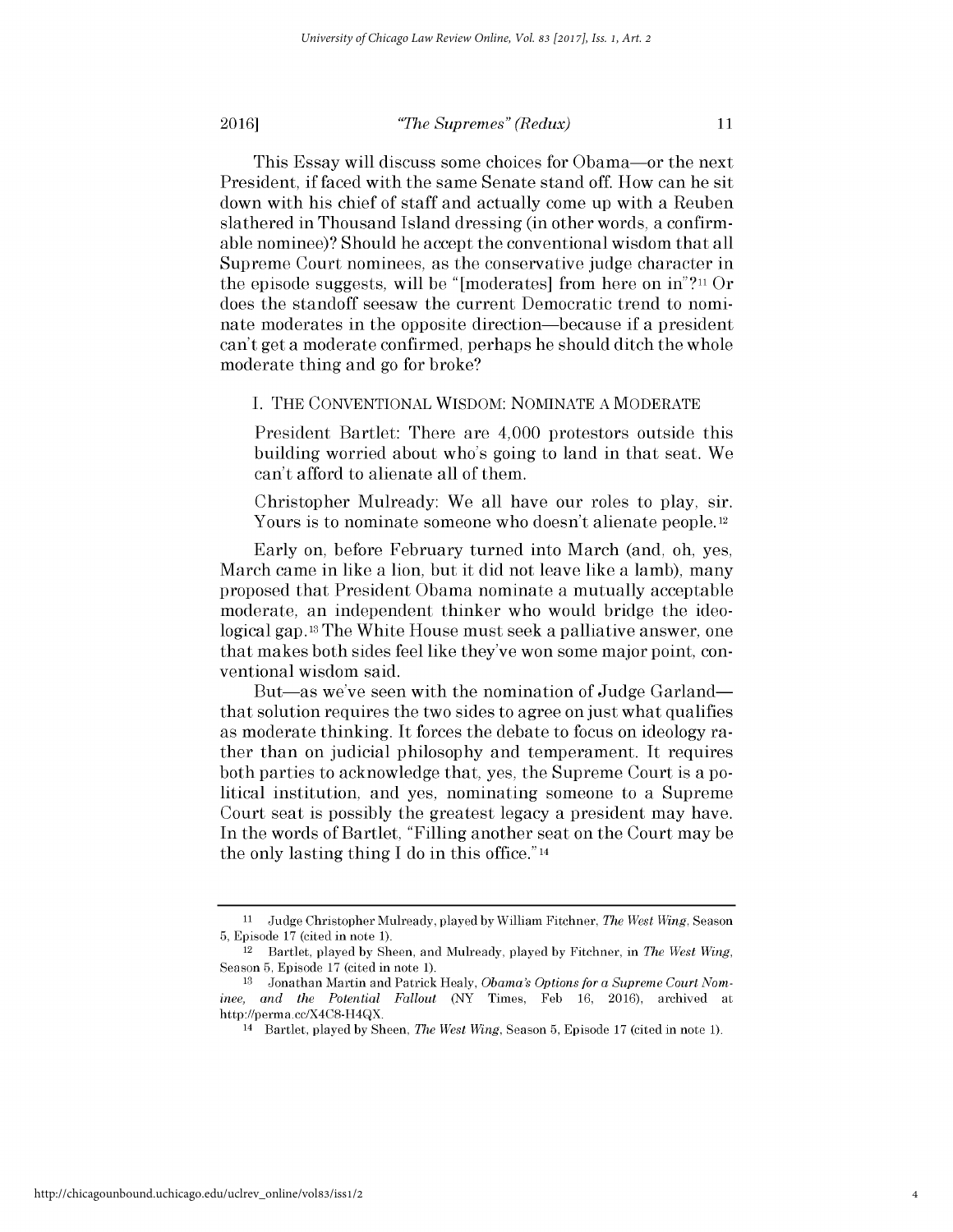### *The University of Chicago Law Review Online* 12 **[83:8**

Certainly, this nomination has resulted in complete transparency as to a president's motives in nominating a justice and the Senate's in confirming one. It's all politics, plain and simple. And, of course, many believe that Obama's rationale for picking Garland was to play a political game of poker, forcing the Republicans to reveal whether or not they are bluffing. 15 With a true moderate like Garland on the table-one that their own leaders have acknowledged to be qualified and temperamentally appropriate<sup>16</sup>—those who oppose confirmation hearings must explain themselves<sup>17</sup> in a way that they perhaps would not have to had Obama chosen a more overt liberal. **<sup>18</sup>**

Even **if** the Garland nomination is not ultimately a success in confirmation terms, it may well be a success in terms of political discourse. What, exactly, is a moderate? Again, *The West Wing* seems to offer insight into this issue in a particularly cogent way. When the president meets with Judge **E.** Bradford Shelton, a moderate jurist, to discuss a possible nomination to the Supreme Court, Shelton says,

**I** don't position myself on issues and **I** don't know what **I** think about a case until **I** hear it. There are moderates who are called that because they're not activists. And there are moderates who are called that because sometimes they wind up on the left and sometimes the right. . . **. [M]y** allegiance to the eccentricities of a case will reliably outweigh my allegiance to any position you might wish **I** held.19

And then, the hallway fight between White House Communications Director Toby Ziegler and White House Deputy Chief of Staff Josh Lyman over their disagreement about whether the president should play it safe **by** nominating a moderate-thus

**<sup>15</sup>**Michael **D.** Shear, *Strategy on Garland: Act as though Hell Get Senate Hearing* (NY Times, Apr **3,** 2016), available at http://www.nytimes.com/2016/04/04/us/politics /supreme-court-nominee-pushes-ahead-despite-fracas.html (visited June **8,** 2016) (Perma archive unavailable).<br> $^{16}$  Ld

**<sup>16</sup>Id.**

**<sup>17</sup>** This discussion also relies on the premise that the "it's the last year of the president's term" argument is a straw man. **If** Obama still had three years to go, would the Republicans have blocked the nomination? **I** think so, although they would have had to find a less convenient reason to do so.

**<sup>18</sup>**I say "overt" because many argue that Garland is actually a liberal in moderate's clothing. Steve Chabot, *Replacing Justice Scalia Will Take Time* (Cincinnati Enquirer, Apr 4, **2016),** archived at http://perma.cc/9FQ6-YRUU.

**<sup>19</sup>**Brad Shelton, played **by** Robert Picardo, in *The West Wing,* Season **5,** Episode **17** (cited in note **1).**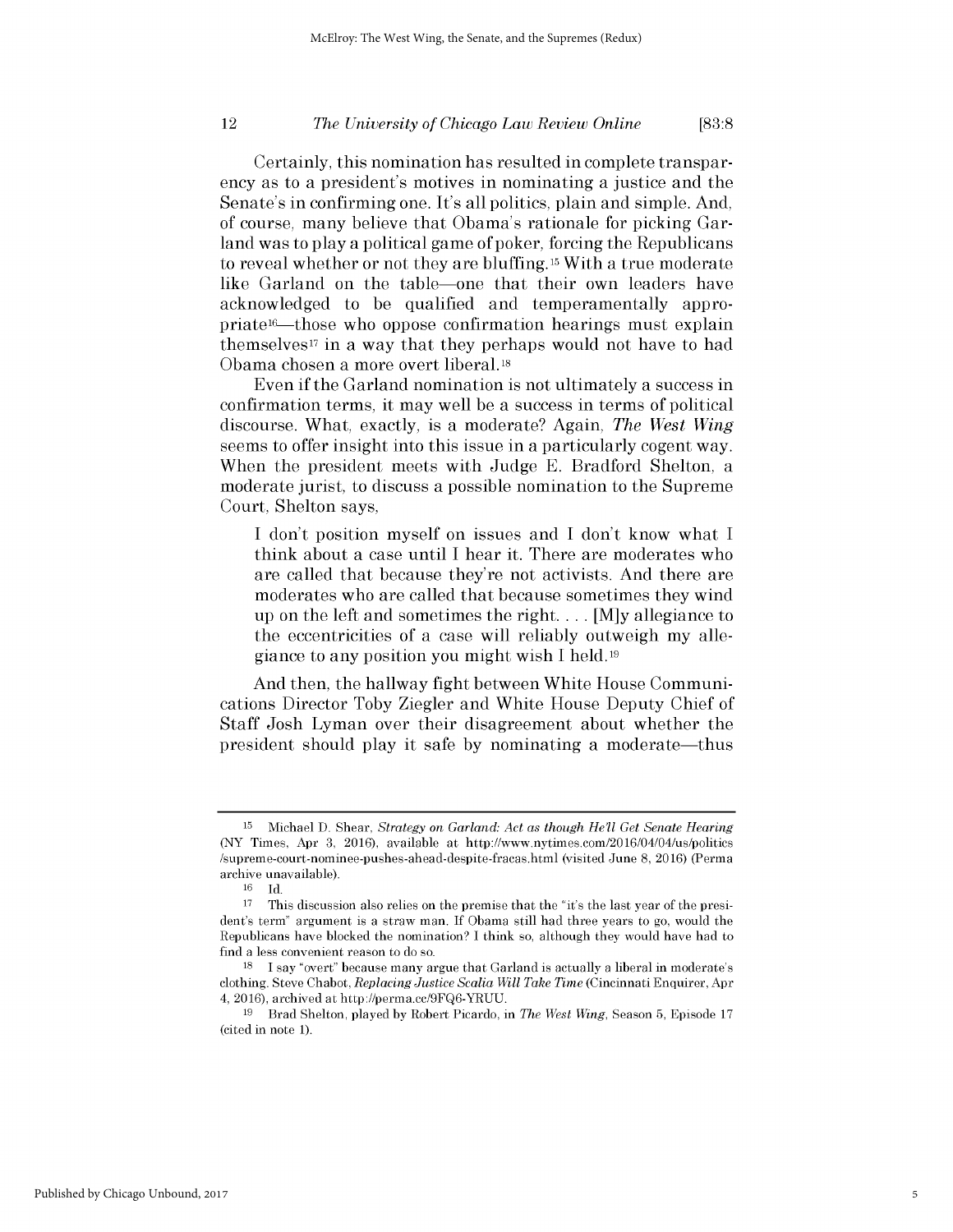**2016** *Physical definition is the Supremes" (Redux)* **<b>13** 

achieving the ultimate goal of Senate confirmation-or try to get a true liberal onto the Court:

Josh Lyman: Moderates. . . **.** Not moderate, mediocre. . . **. If** we had a bench full of moderates in '54 "separate but equal" would still be on the books, this place would still have two sets of drinking fountains.

Toby Ziegler: Moderate means temperate. It means responsible. It means thoughtful.

Josh Lyman: It means cautious. It means unimaginative.

Toby Ziegler: It means being more concerned about making decisions than making history....

Josh Lyman: Is that really the biggest tragedy in the world? That we nominated somebody who makes an impression instead of some second-rate crowd pleaser?

Toby Ziegler: The ability to see two sides of an argument **is** not the hallmark of an inferior intellect.20

That last line **by** Toby? Remarkably on point. Because the Republicans currently refuse to see both sides of the argument. They're all in. Is their vociferous opposition to holding confirmation hearings the "hallmark of an inferior intellect"? Depends on whom you ask.

# **II.** BUCKING **CONVENTIONAL** WISDOM: **NOMINATING A** TRUE **LIBERAL**

Ever since the failed nomination of Judge Robert Bork, the political understanding has been that the president-a Democratic one, at least<sup>21</sup>—should avoid serious controversy in nominating a justice. Justice Clarence Thomas's confirmation hearings only served to reinforce that notion. But even after Bork, several

<sup>20</sup>Ziegler, played **by** Richard **Schiff,** and Lyman, played **by** Bradley Whitford, *The West Wing,* Season **5,** Episode **17** (cited in note **1).**

 $21$  I say "Democratic" because Republican presidents have not seemed to buy into the moderate strategy. No one claimed that Chief Justice John Roberts and Justice Samuel Alito were moderates. The last "true" liberal to **be** nominated, though-one who was perceived at the time of nomination to **be** firmly on the left-was probably Justice Thurgood Marshall in **1967.** Peter Baker, *Kagan Nomination Leaves Longing on the Left,* (NY Times, May **10,** 2010), available at http://www.nytimes.com/2010/05/11/us/politics /11nominees.html (visited May **16,** 2016) (Perma archive unavailable) ("[N]o Democratic nominee since Thurgood Marshall in **1967** has been the sort of outspoken liberal champion that the **left** craves."). **See** also Neal Devins and Lawrence Baum, *Split Definitive: How Party Polarization Turned the Supreme Court into a Partisan Court \*34–46 (William &* Mary Law School Research Paper No **09-276),** archived at http://perma.cc/DF9Y-DUFT.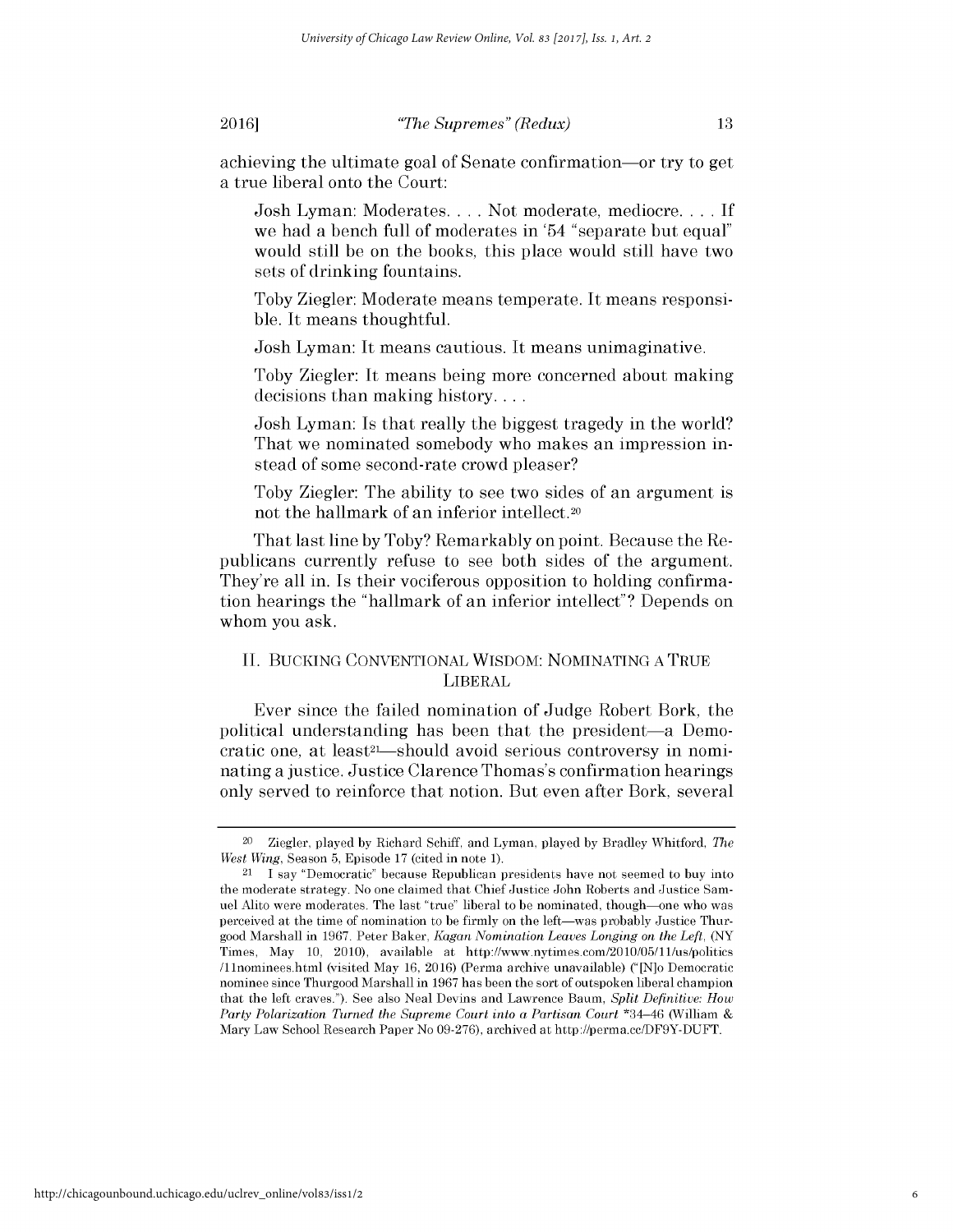### *The University of Chicago Law Review Online* 14 **[83:8**

ideological nominees were nominated and confirmed.<sup>22</sup> The reason, of course, was a political one: the same party controlled the White House and the Senate.23

But more relevant to this discussion are the nominations of Sonia Sotomayor and Elena Kagan in **2009** and 2010, respectively. During the **111th** Congress, President Obama was in the White House, and Democrats controlled the Senate 57-41. Among true liberals, an outcry broke: These women are terrific, they said, but seriously, Obama? They aren't Justice Ruth Bader Ginsburg. **Why** the heck are you declining to seize the chance to nominate a real ideologue to the bench?24

The answer, obviously, was the filibuster, and the Republicans' willingness to use it to block Obama's liberal nominees.25 The only way through the Senate, it seemed, was to nominate someone palatable to liberals and not infuriating to conservatives. And it worked. Republicans, while able to flex their filibuster muscles, decided not to do so. **Why?** Perhaps because of optics-rejecting two eminently qualified women just wouldn't look good, politically. Perhaps because of the fear of the unknown-if they blocked nominees who were borderline reasonable, who knew whom the President might put up next?

But in **2016,** the calculus changed. Now, with an empty seat on the Supreme Court, Obama still in the White House, and the Republicans controlling the Senate 54–46,<sup>26</sup> the Republicans can play a whole new poker game, with jokers wild and a huge advantage to the house. The Republicans don't need the filibuster in this scenario. They can use an even more powerful tool: they can refuse to let any nominee even get to a vote.

Take Justice Ruth Bader Ginsburg, for example, or Roberts and Alito. While at the time, Ginsburg was seen as a moderate, in today's political world she probably would not **be. See** Oliver Roeder, *Supreme Court Justices Get More Liberal as They Get Older* (FiveThirtyEight, Oct **5, 2015),** archived at http://perma.cc/WE9D-DLJ5.

**<sup>23</sup>** In **2005,** when President George W. Bush nominated Roberts and Alito, the Republicans **held** a Senate majority of **55-45.** In **1993,** when President Bill Clinton nominated Ginsburg, the Democrats **held** a Senate majority of **57-43. See** *Party Division in the Senate, I 789-Present* **(US** Senate), archived at http://perma.cc/S97W-FBGR.

<sup>24</sup>Baker, *Kagan Nomination Leaves Longing on the Left* (cited in note **18);** Peter Baker, *Favorites of Left Don't Make Obama's Court List* (NY Times, May **25, 2009),** available at http://www.nytimes.com/2009/05/26/us/politics/26court.html (visited May **16, 2016)** (Perma archive unavailable) (stating that neither Kagan nor Sotomayor were "the outspoken leaders of the **left** that advocates crave[d]").

**<sup>25</sup>**Senate Democrats have been less interested in using the filibuster power. **See** Elliott Slotnick, Sarah Schiavoni, and Sheldon Goldman, *Writing the Book of Judges: Part 2; Confirmation Politics in the 113th Congress, 4* **J** L **&** Courts **187, 191** (2016).

**<sup>26</sup>See** *Party Division in the Senate, I 789-Present* (cited in note **23).** Note that the Senate currently includes two independents, but they caucus with the Democrats.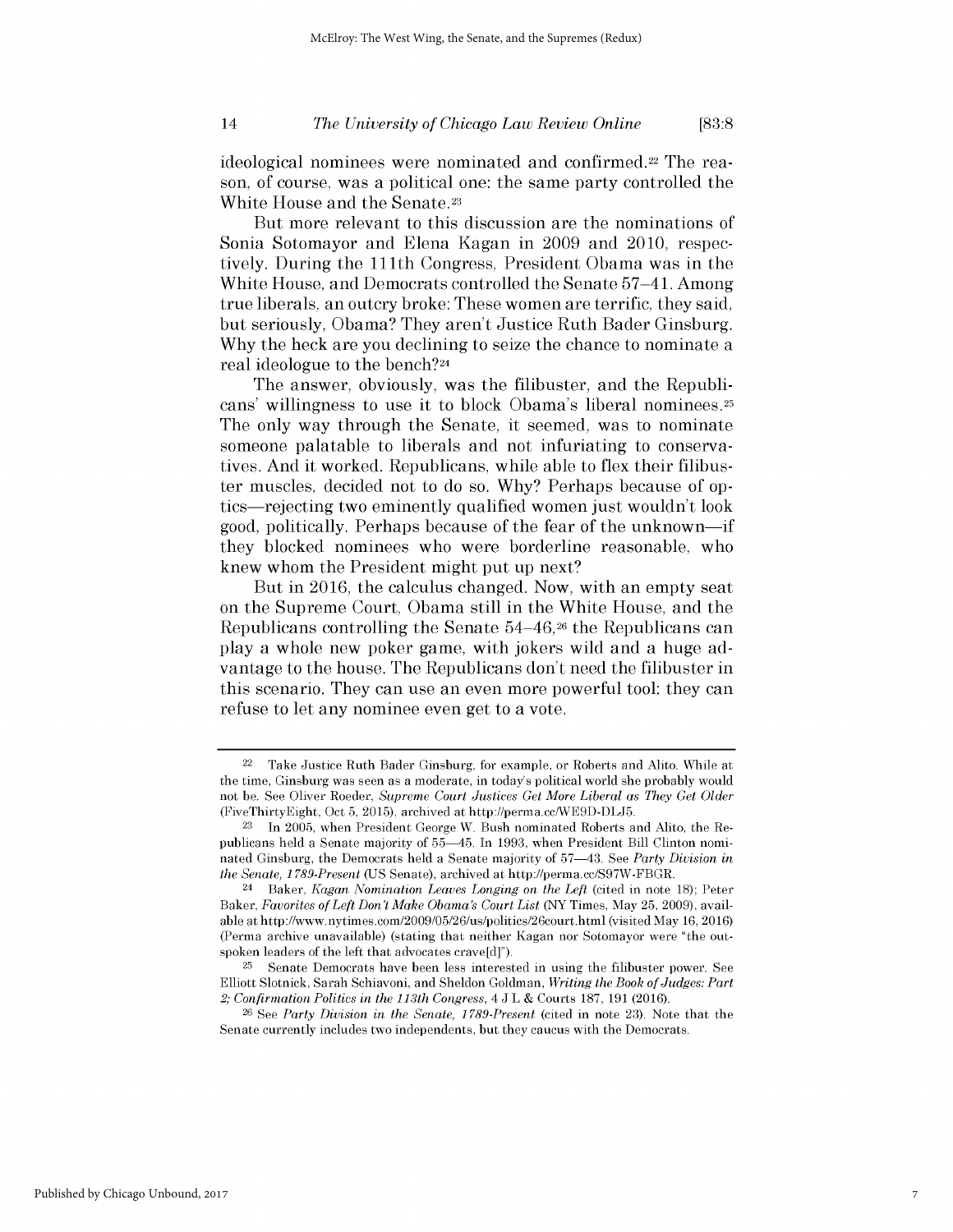**2016** *Physical definition is the Supremes" (Redux)* **<b>15** 

At first glance, the Republicans' strong-arming is frustrating to a fault. Indeed, many commentators have called for conservatives to "do their constitutional duty" and at least allow Garland's nomination to reach the floor for a vote.<sup>27</sup>

But I believe we can see it another way. Perhaps, recalling Christopher Mulready, it is not "[moderates] from here on **in."28** Perhaps, instead, this very situation is what it will take to wake up future Democratic presidents, to tell them, **"Why** bother with the moderate?"

**Why** bother? **If** we're going to lose anyway, go for broke. Nominate the most devoted liberal who's qualified for the job.

Many have speculated that Obama, in choosing a nominee, had to consider two different goals: getting a nominee confirmed or rallying the base. But **if** he had known for certain that his moderate nominee would not be confirmed, perhaps the better path would be for him to rally the base—but in a different way than most people have talked about it.

Most people, in discussing rallying the base, have talked about shaming the Republicans into accepting a liberal nominee. In turning down, say, the African-American female29 or Hindu nominee,30 the Republicans would look prejudiced and discriminatory. They might have to hold hearings, just to show they weren't.

But there might have been a hidden benefit in nominating a true liberal. Sure, we now know that the Senate Republicans probably would not have cared about perception. Given that they've blocked a moderate like Garland, they could have made a case that it wasn't about the nominee-it was about Obama.31

**<sup>31</sup>**Again, their excuse would have been that the vacancy arose in the last year of his presidency; certainly, however, the Senate Republicans have opposed Obama's judicial

**<sup>27</sup>**See, for example, Laurence H. Tribe, *The Scalia Myth* (New York Review of Books, **Feb 27,** 2016), archived at http://perma.cc/4DDY-LLFR; Dahlia Lithwick, *Supreme Court Nihilism: The GOP's Treatment of Merrick Garland Is Disgraceful.* (Slate, Mar **17,** 2016), archived at http://perma.cc/FVT4-X9CB; Michael **D.** Shear, *Strategy on Garland: Act as though He'll Get Senate Hearing* (cited in note **18).**

**<sup>28</sup>**Mulready, played **by** Fitchner, *The West Wing,* Season **5,** Episode **17** (cited in note **1).**

**<sup>29</sup>** In this case, she was widely speculated to have been Judge Ketanji Brown Jackson, a **US** District Court **judge** with an impressive pedigree. Julie Hirschfeld Davis, *Three More Judges Said to Be Vetted for Supreme Court* (NY Times, Mar 4, **2016),** available at http://www.nytimes.com/20 16/03/05/us/politics/three-more-judges-said-to-be-vetted-forsupreme-court.html (visited June **11,** 2016) (Perma archive unavailable).

**<sup>30</sup>**In this case, he almost certainly would have been Judge Sri Srinivasan, a **judge** on the **US** Court of Appeals for the District of Columbia and a former Deputy Solicitor General, widely respected and acknowledged to **be** supremely qualified. **Id.**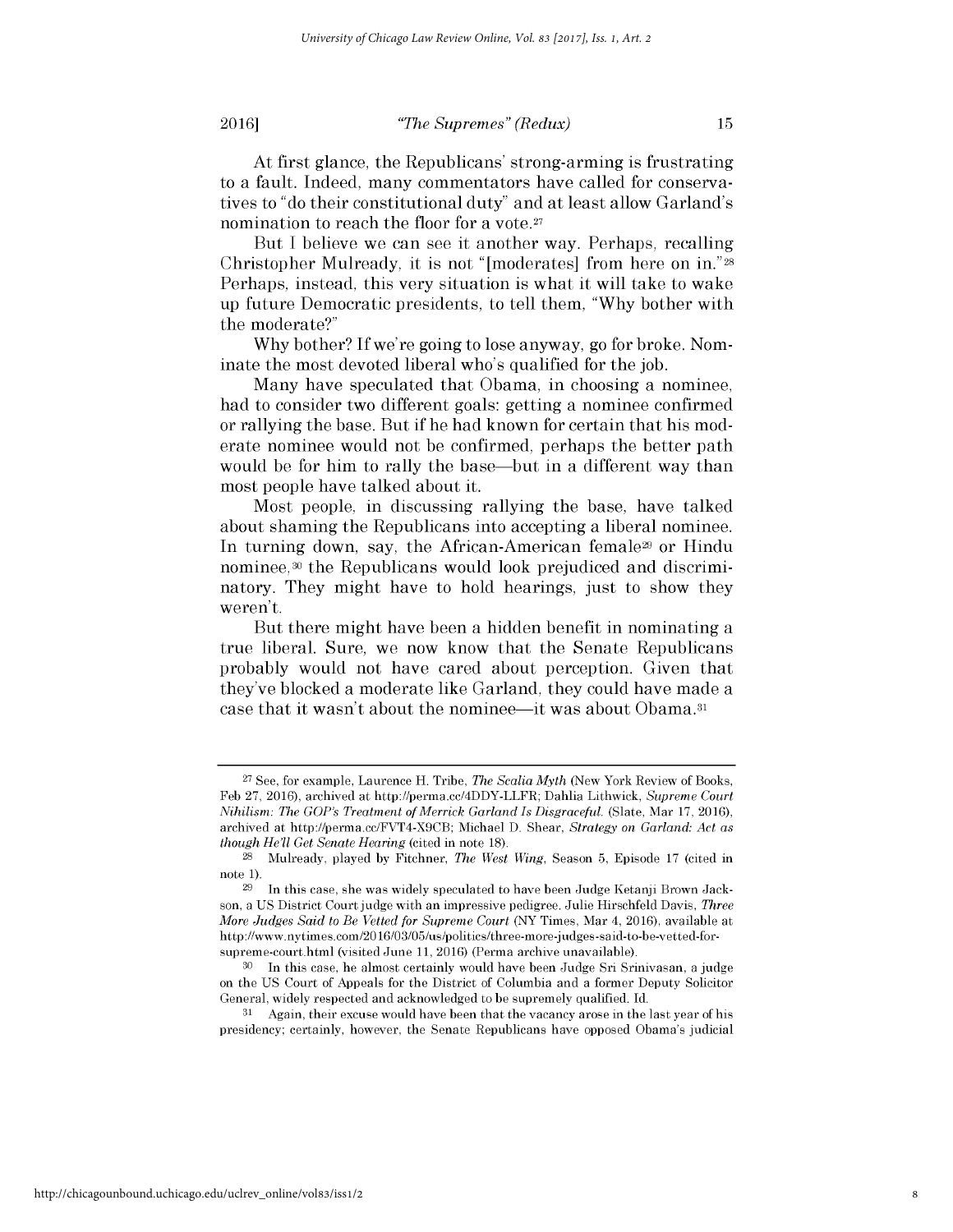### *The University of Chicago Law Review Online* **16 [83:8**

But perhaps nominating a liberal would be a true history lesson. The way through Senate confirmation in recent years, this argument would go, has been to nominate a moderate. But now that doesn't work.

So, **if** we're going down, why not go down fighting? **Why** not rally the base **by** finding the sacrificial lamb (probably a federal judge who already has life tenure), allowing him or her to be blocked, and generating a change going forward in nomination strategy?

Where would this approach take Democrats? It would guide them away from the "acceptable to everyone but exciting to no one" theory of nominating Supreme Court justices. It would open the door for the politics of the appointment power to be what they used to be, pre-Sotomayor and Kagan. It would subscribe to the theory that part of the privilege of being president is picking exactly whom you'd want for an empty seat on the Supreme Court. And that's true whether the president is a Democrat or a Republican.

Certainly, viewing the appointment power as a right and not a privilege32 could raise problems as well as provide a solution. Nominating a true liberal might solidify the recalcitrance of the Senate Judiciary Committee in refusing to meet with a nominee or hold hearings. But it might also provide a path forward: either actually getting a true liberal on the bench, or at least opening the door to another Sotomayor or Kagan (or, perhaps, a future Justice Sri Srinivasan). And it might redirect the conversation into one in which each party accepts that part of the presidency is the right to put someone in that seat who might be there for the next forty years.

But does that seesaw, that pendulum swing, get us anywhere in terms of jurisprudence? The senior staffers in President Bartlet's White House sure thought so. As Josh Lyman put it, you get more finely tuned, more nuanced, and more thoughtful law with "[t]wo voices articulating the debate at either end of the spectrum."33 And in the words of Mulready, "Who writes the extraordinary dissent? The one-man minority opinion whose time hasn't come but twenty years later some circuit court clerk digs it up at

nominations for his entire presidency. **See** *Supreme Court Nominations, Present-I 789* **(US** Senate), archived at http://perma.cc/NUD6-696D.

**<sup>32</sup>** This is a distinction in this conversation, but not in the Constitution. **See** Congressional Research Service, *The Constitution of the United States of America: Analysis and Interpretation* \*542-43 (2004), archived at http://perma.cc/NU3R-B5RB.

**<sup>33</sup>**Lyman, played **by** Whitford, *The West Wing,* Season **5,** Episode **17** (cited in note **1).**